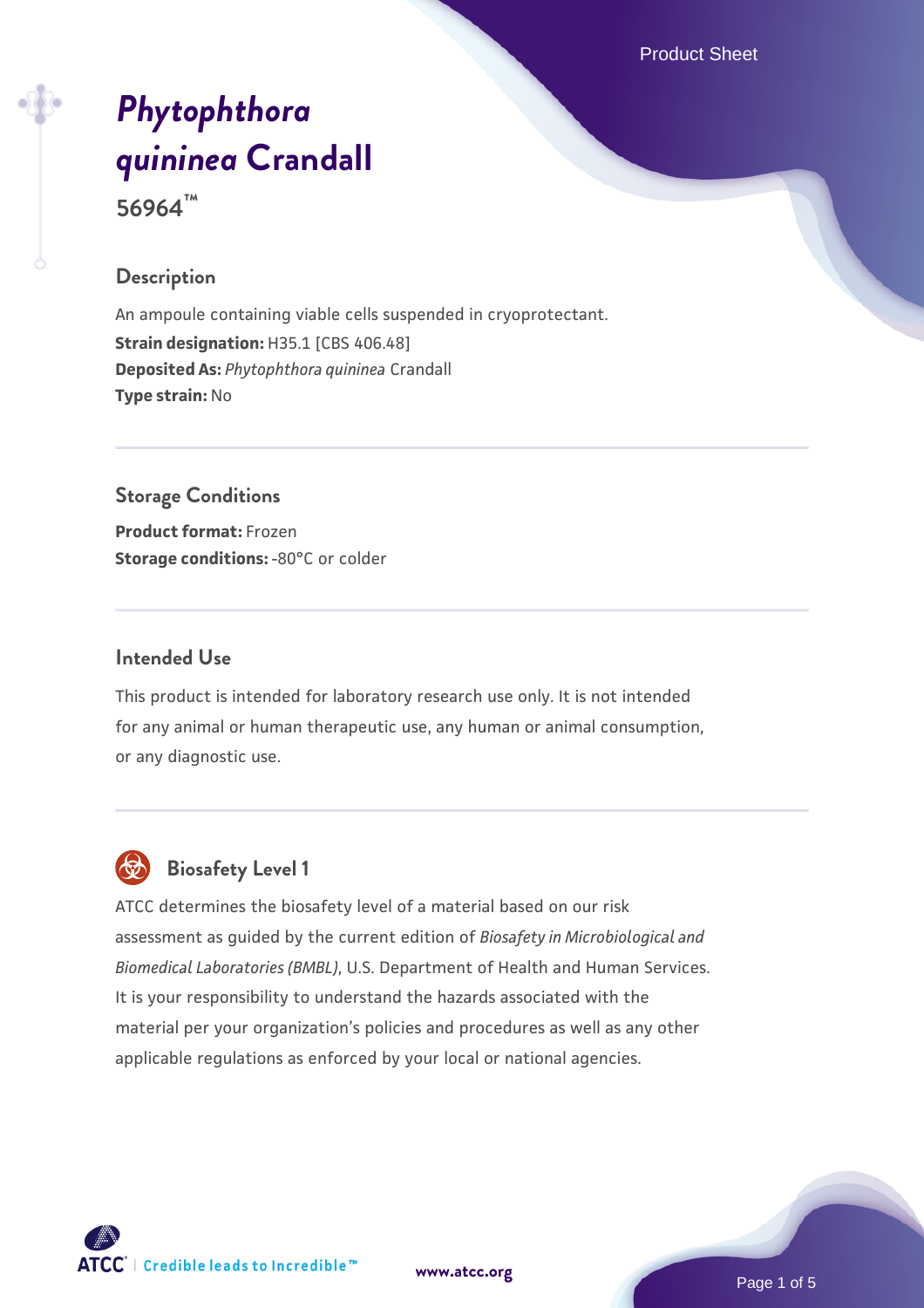ATCC highly recommends that appropriate personal protective equipment is always used when handling vials. For cultures that require storage in liquid nitrogen, it is important to note that some vials may leak when submersed in liquid nitrogen and will slowly fill with liquid nitrogen. Upon thawing, the conversion of the liquid nitrogen back to its gas phase may result in the vial exploding or blowing off its cap with dangerous force creating flying debris. Unless necessary, ATCC recommends that these cultures be stored in the vapor phase of liquid nitrogen rather than submersed in liquid nitrogen.

# **Certificate of Analysis**

For batch-specific test results, refer to the applicable certificate of analysis that can be found at www.atcc.org.

## **Growth Conditions**

**Medium:**  [ATCC Medium 343: V8 juice agar](https://www.atcc.org/-/media/product-assets/documents/microbial-media-formulations/3/4/3/atcc-medium-0343.pdf?rev=fbf48fa24e664932828269db1822ab12) **Temperature:** 24°C

## **Handling Procedures**

**Frozen ampoules** packed in dry ice should either be thawed immediately or stored in liquid nitrogen. If liquid nitrogen storage facilities are not available, frozen ampoules may be stored at or below -70°C for approximately one week. **Do not under any circumstance store frozen ampoules at refrigerator freezer temperatures (generally -20°C)**. Storage of frozen material at this temperature will result in the death of the culture.

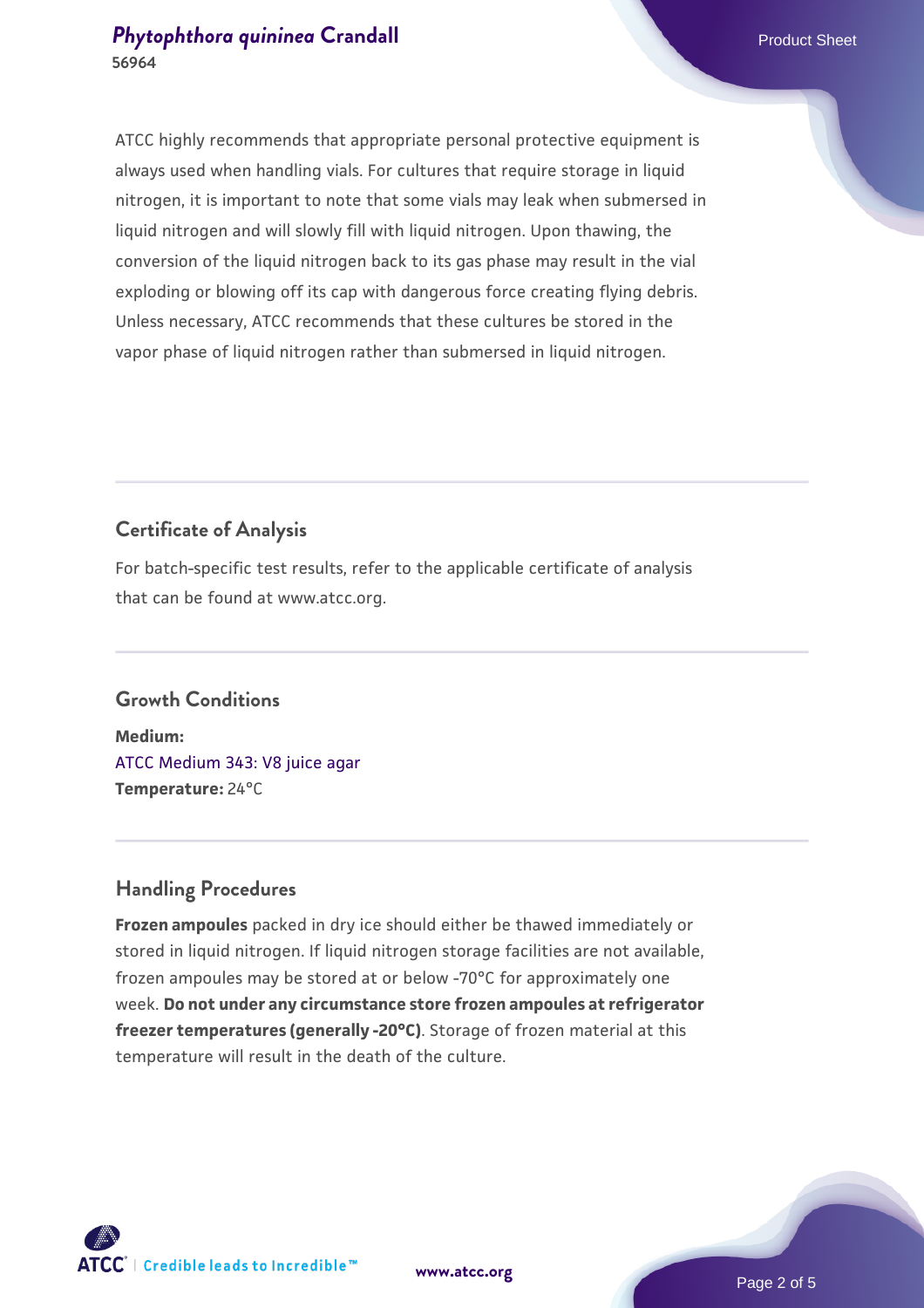- 1. To thaw a frozen ampoule, place in a **25°C to 30°C** water bath, until just thawed **(approximately 5 minutes)**. Immerse the ampoule just sufficient to cover the frozen material. Do not agitate the ampoule.
- 2. Immediately after thawing, wipe down ampoule with 70% ethanol and aseptically transfer at least 50 µL (or 2-3 agar cubes) of the content onto a plate or broth with medium recommended.
- 3. Incubate the inoculum/strain at the temperature and conditions recommended.
- 4. Inspect for growth of the inoculum/strain regularly for up to 4 weeks. The time necessary for significant growth will vary from strain to strain.

## **Material Citation**

If use of this material results in a scientific publication, please cite the material in the following manner: *Phytophthora quininea* Crandall (ATCC 56964)

#### **References**

References and other information relating to this material are available at www.atcc.org.

#### **Warranty**

The product is provided 'AS IS' and the viability of ATCC® products is warranted for 30 days from the date of shipment, provided that the customer has stored and handled the product according to the information included on the product information sheet, website, and Certificate of Analysis. For living cultures, ATCC lists the media formulation and reagents that have been found to be effective for the product. While other unspecified media and reagents may also produce satisfactory results, a change in the ATCC and/or depositor-recommended protocols may affect the recovery, growth, and/or function of the product. If an alternative medium



**[www.atcc.org](http://www.atcc.org)**

Page 3 of 5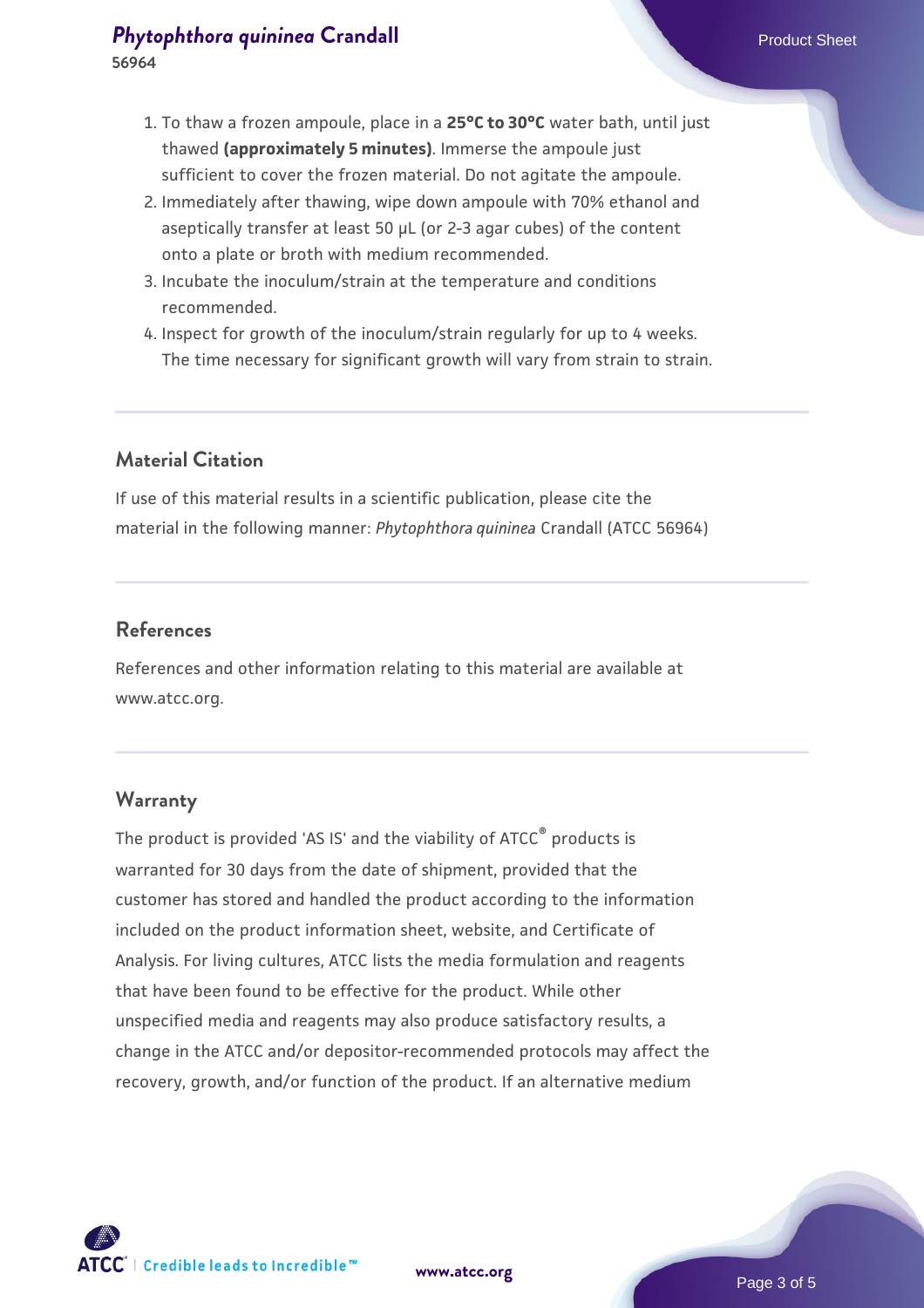formulation or reagent is used, the ATCC warranty for viability is no longer valid. Except as expressly set forth herein, no other warranties of any kind are provided, express or implied, including, but not limited to, any implied warranties of merchantability, fitness for a particular purpose, manufacture according to cGMP standards, typicality, safety, accuracy, and/or noninfringement.

#### **Disclaimers**

This product is intended for laboratory research use only. It is not intended for any animal or human therapeutic use, any human or animal consumption, or any diagnostic use. Any proposed commercial use is prohibited without a license from ATCC.

While ATCC uses reasonable efforts to include accurate and up-to-date information on this product sheet, ATCC makes no warranties or representations as to its accuracy. Citations from scientific literature and patents are provided for informational purposes only. ATCC does not warrant that such information has been confirmed to be accurate or complete and the customer bears the sole responsibility of confirming the accuracy and completeness of any such information.

This product is sent on the condition that the customer is responsible for and assumes all risk and responsibility in connection with the receipt, handling, storage, disposal, and use of the ATCC product including without limitation taking all appropriate safety and handling precautions to minimize health or environmental risk. As a condition of receiving the material, the customer agrees that any activity undertaken with the ATCC product and any progeny or modifications will be conducted in compliance with all applicable laws, regulations, and guidelines. This product is provided 'AS IS' with no representations or warranties whatsoever except as expressly set forth herein and in no event shall ATCC, its parents, subsidiaries, directors, officers, agents, employees, assigns, successors, and affiliates be liable for indirect, special, incidental, or consequential damages of any kind in connection with or arising out of the customer's use of the product. While reasonable effort is made to ensure authenticity and reliability of materials on deposit, ATCC is



**[www.atcc.org](http://www.atcc.org)**

Page 4 of 5